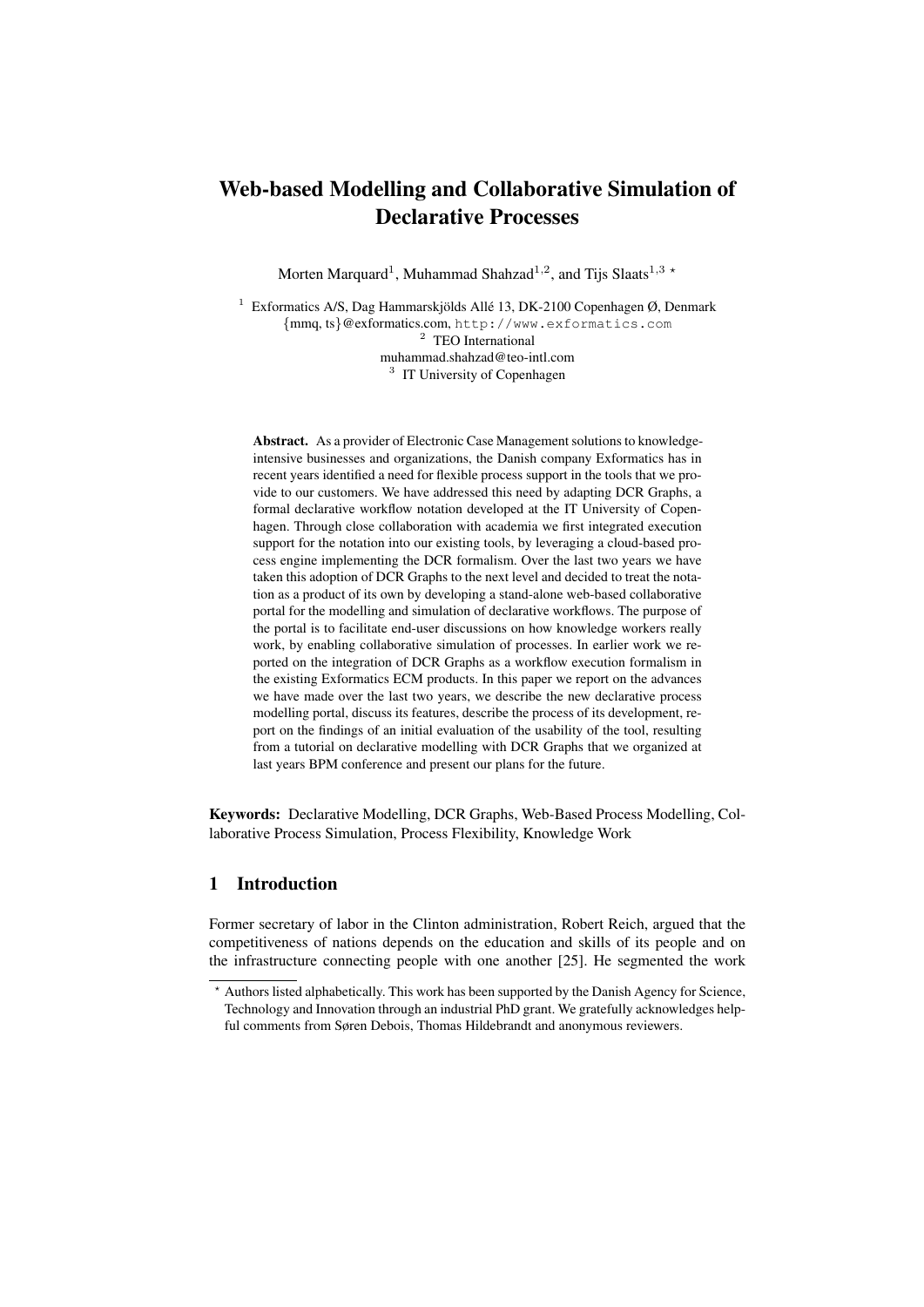force into three types of work: (1) routine production services, (2) "in-person" services and (3) "symbolic- analytic" services. Today we often refers to symbolic analysts as knowledge workers [3, 6], the employees which contribute to most of the economic growth in developed economies. Supporting these knowledge workers and ensuring easy and smooth collaboration is important to compete globally. Enabling knowledge workers to work smarter, rather than just harder, involves various IT infrastructures to ensure communication and collaboration.

Traditional process initiatives, typically seen in the automobile industry, focus on routine production services [25]. While increasing productivity and cutting costs in primary industries is important to compete globally, it is even more important to provide similar support for knowledge workers. Comparing tools and processes used in the automobile industry with knowledge intensive industries reveals a great disparity: the infrastructure supporting routine production services is much more advanced what is found supporting knowledge workers. Often knowledge workers use email as their primary communication and collaboration tool, and studies shows that knowledge workers on average spend 28 percentage of the time reading and responding to emails [16]. This is hardly efficient and makes it hard to compete in a global economy, especially as knowledge workers in the developing countries have cheap and easy access to secretaries and other in-person services, and therefore will be better serviced than knowledge workers in the developed countries. The engineers, doctors and financial analysts in the western world simply need to work harder as they cannot leverage cheap primary services. Therefore, providing infrastructure and technologies for knowledge workers which automate their more mundane tasks is critical to compete globally. McKinsey Global Institute estimate a productivity gain of 20-25 percentage on average knowledge workers by using modern *social technologies* [16].

Efforts to make knowledge workers more productive often involve attempts to transfer and adopt the technologies used in routine production services, in particular process technologies are commonly based on the industry standard Business Process Management Notation (BPMN) [23,34]. The BPMN notation is founded in the concept of flow; the idea that to describe the behaviour of a process one needs to describe how control passes (flows) between its activities. It has been observed however that the flow-based paradigm is not ideal for knowledge-centred processes: knowledge workers deal with very diverse problems which rarely "fit the mould", instead of being given predefined sequences of tasks they often need to decide themselves what actions they should take based on their expert knowledge. The IT systems that support them therefore need to be able of offering a large degree of flexibility. [21, 26, 35] Such flexible processes exhibit a large degree of variability, exhibited in flow-based models by many different possible paths and states, which leads to so-called *spaghetti models* which are no longer understandable by users.

As an alternative a new *declarative* or *constraint-based* paradigm has been proposed [8,12,22,24,30]. The declarative paradigm is grounded in the idea that one should only model the constraints (or business rules) of a process and then derive the possible paths from the constraints. Any execution allowed by the constraints is a valid execution of the process model, i.e. the workers are given maximal flexibility within the rules.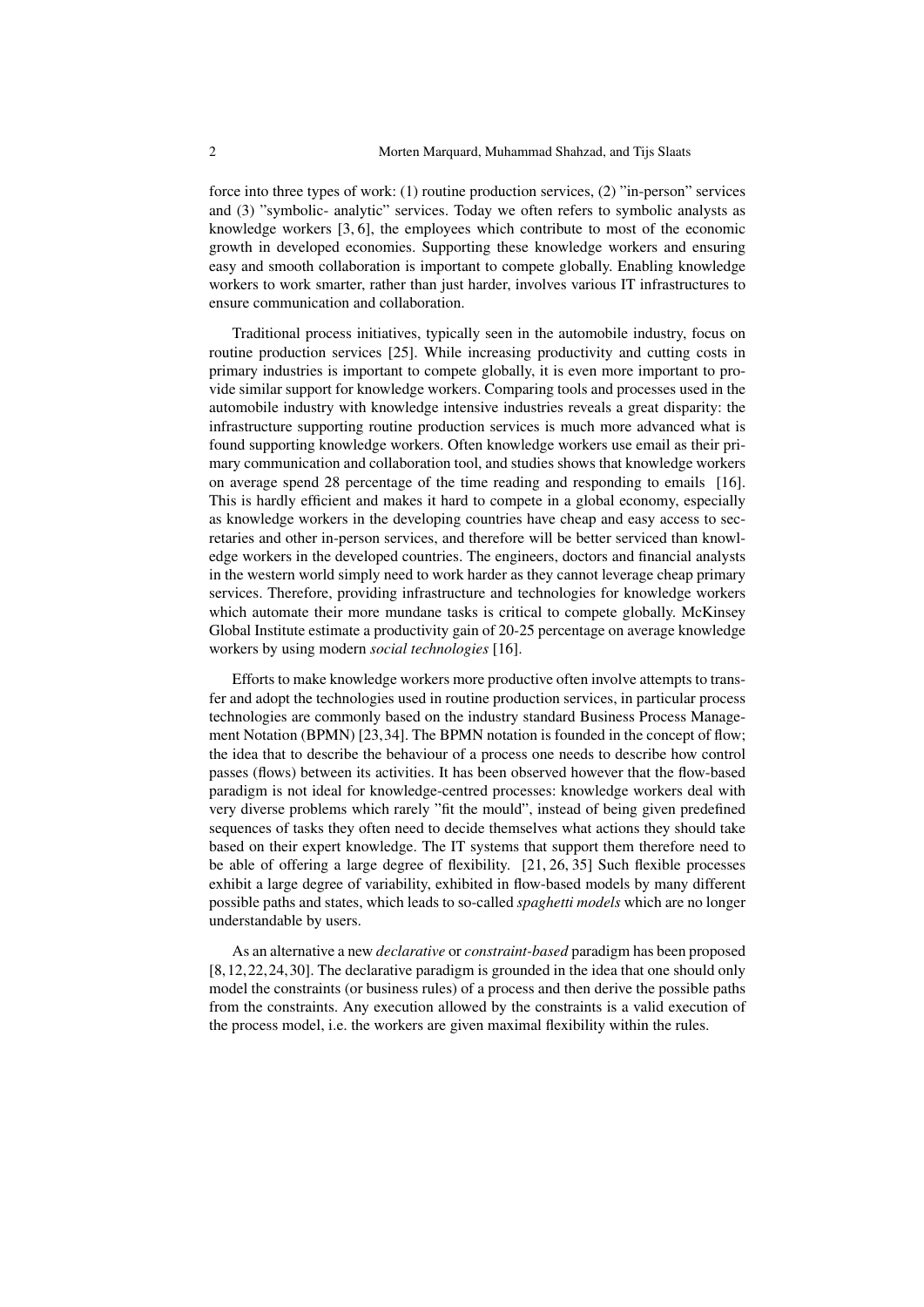Exformatics is a Danish software developer providing Electronic Case Management (ECM) solutions to knowledge-intensive businesses and organizations such as LEGO, ISS, ministries and government institutions. Already from their founding they have realised the need for flexible processes support in their tools and in initial versions this was solved by very rough process definitions that only grouped tasks within specific phases, but otherwise left maximal flexibility to the users. They realised that this approach lacked the ability of adding more meaningful rules and constraints to their processes and through participation in a Danish knowledge network *Infinit* [1], which supports interaction and dissemination between academia and industry they came into contact with the Process Models group at the IT University of Copenhagen (ITU) which was working on related issues and in particular has developed the DCR Graphs notation [5, 8, 10, 19]. DCR Graphs is a declarative notation for flexible processes that sets itself apart from other declarative notations such as Declare by utilizing only a very small set of constraints, yet yielding high formal expressive power. In addition it offers a straightforward run-time semantics formalized as transformations of the graphs, which means that its visual representation can be used both at design-time to represent process definitions and at run-time to represent process instances, in a similar manner as Petri-nets.

Exformatics became very interested in the work on DCR Graphs and how they could employ the notation to leverage flexible processes. Therefore they initiated a close collaboration with the researchers at ITU, facilitated through various Danish funding mechanisms supporting university-industry collaboration [4]. Most notable among these was a 3 years industrial PhD project, where Exformatics employed a PhD student to do research on flexible process notations while at the same time being enrolled at ITU.

During this project DCR Graphs were first integrated into the existing ECM tools as a formalism for process-control by implementing a cloud-based process engine based on the DCR Graphs semantics [28]. At the same time the student also developed a prototype tool for the graphical modelling of DCR Graphs which was well received within the company and opened the road to further adaptation of DCR Graphs not only as an internalized notation for standardized processes, but also as a graphical notation for designing processes as a part of business consultancy services, in essence making DCR Graphs a product of their own.

Engaging end-users in the process dialogue is hard as process notations can be hard to understand for the users, but lack of end-user engagement often leads to process implementations not supporting the real business needs. Misunderstandings over the semantics of notations and assumed implicit behaviour that is not explicitly modelled lead to users interpreting processes in different ways, ultimately leading to failure of many process initiatives. In order to avoid such issues we aimed to include extensive support for collaborative process simulation in our tools. To ensure employee engagement we allow the users to *play* the processes like a computer game among co-workers. The team of co-workers can define the process using a declarative process-model and immediately start process simulation in order to verify whether the modelled processes meet their expectations and the real world needs. End-users often asks questions like *what happens if...* or *can we do ...*, such questions can be simulated in the tool and sub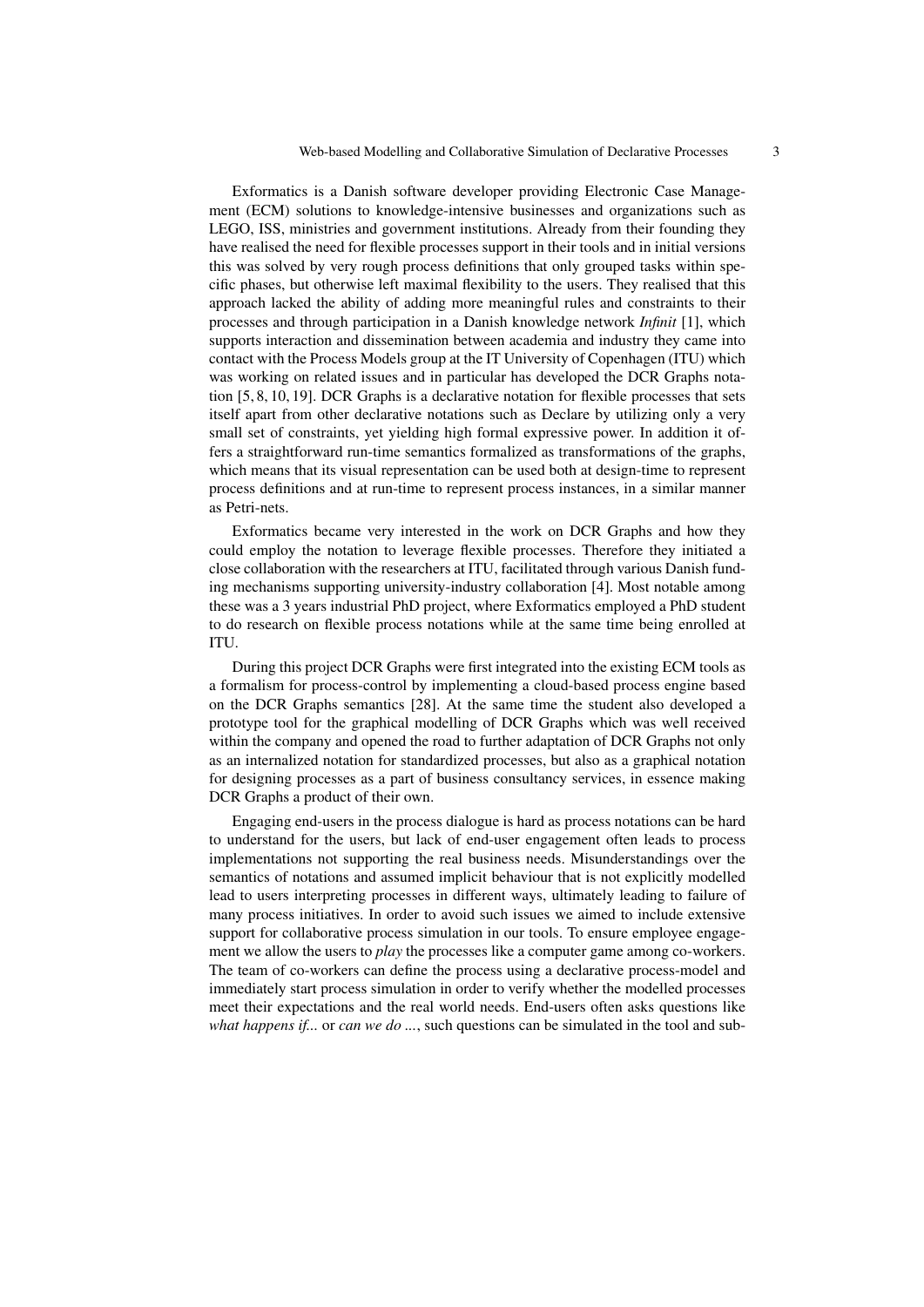sequently the process model can be adjusted to meet the increased understanding of the process. Rather than requiring modellers to "know" a precise and correct model from day one, we empower them to iteratively model the processes through an increased understanding of the (possibly changing) business rules and requirements.

To support such flexible, interactive and run-time adaptable process modelling activities and facilitating end-user discussions on how knowledge workers really work we developed a stand-alone web-based collaborative portal for the modelling and simulation of declarative workflows. This paper focuses on this new declarative process portal. We start by giving a short introduction to DCR Graphs. We then give a detailed overview of the portal and its features, discuss the development processes that led to its creation and discuss initial efforts at evaluating the usability of the portal. We finalize by discussing our plans for the future, both in terms of new features to the portal and new avenues of research.

#### 1.1 Related Work

Several web-based commercial tools exist for the modelling of business processes; such as Signavio, IBM Blueworks Live and Oracles Business Process Management Suite. However, to our knowledge DCRGraphs.net is the first web-based modelling tool aimed in particular at constraint-based notations for flexible processes.

The latest version of BPMN [23] includes support for so-called *ad hoc sub-processes*, providing a method for adding pockets of flexibility to a BPMN diagram and supporting constraints similar to the condition and response relation of DCR Graphs [9]. In addition there is an currently ongoing effort by the Object Management Group to develop a new standard notation aimed in particular at case management and adding support for flexible processes to BPMN, called the Case Management Model And Notation (CMMN) [22]. The work on CMMN is strongly inspired on the research on the Guard-Stage-Milestone (GSM) model [13] developed at IBM Research, which in turn is based on earlier work on artifact-centric business processes [2]. While GSM is foremost a data-centric model it has some declarative influences as well, the main elements of the notation are *stages* containing tasks, which are either active or inactive based on *guards* defined on the stage. The acceptance criteria of a stage are modelled through *milestones*, which can in turn be part of the guards of other stages. Compared to GSM, DCR Graphs put more focus on the behaviour of tasks and events than on the data of the process.

Declarative process languages came to prominence in the BPM community through the development of the Declare notation [24, 31, 33]. Declare consists of a relatively large set of constraints typically found in business processes, which are traditionally mapped to Linear Temporal Logic(LTL) formulae, although other formalizations also exist [15, 17, 18]. DCR Graphs differ from Declare in the number of symbols used in the notation: Declare uses a large number of constraint templates, each with their own symbol whereas DCR Graphs are limited to 5 elementary relations. Also, because the runtime semantics of DCR Graphs are given in terms of transformations on their marking, it is straightforward to visualize and reason about the simulation of DCR Graphs. Exformatics adopted DCR Graphs because of their close research collaboration with ITU, giving them direct access to the researchers behind the notation, because they preferred a more concise notation and put particular importance into reasoning about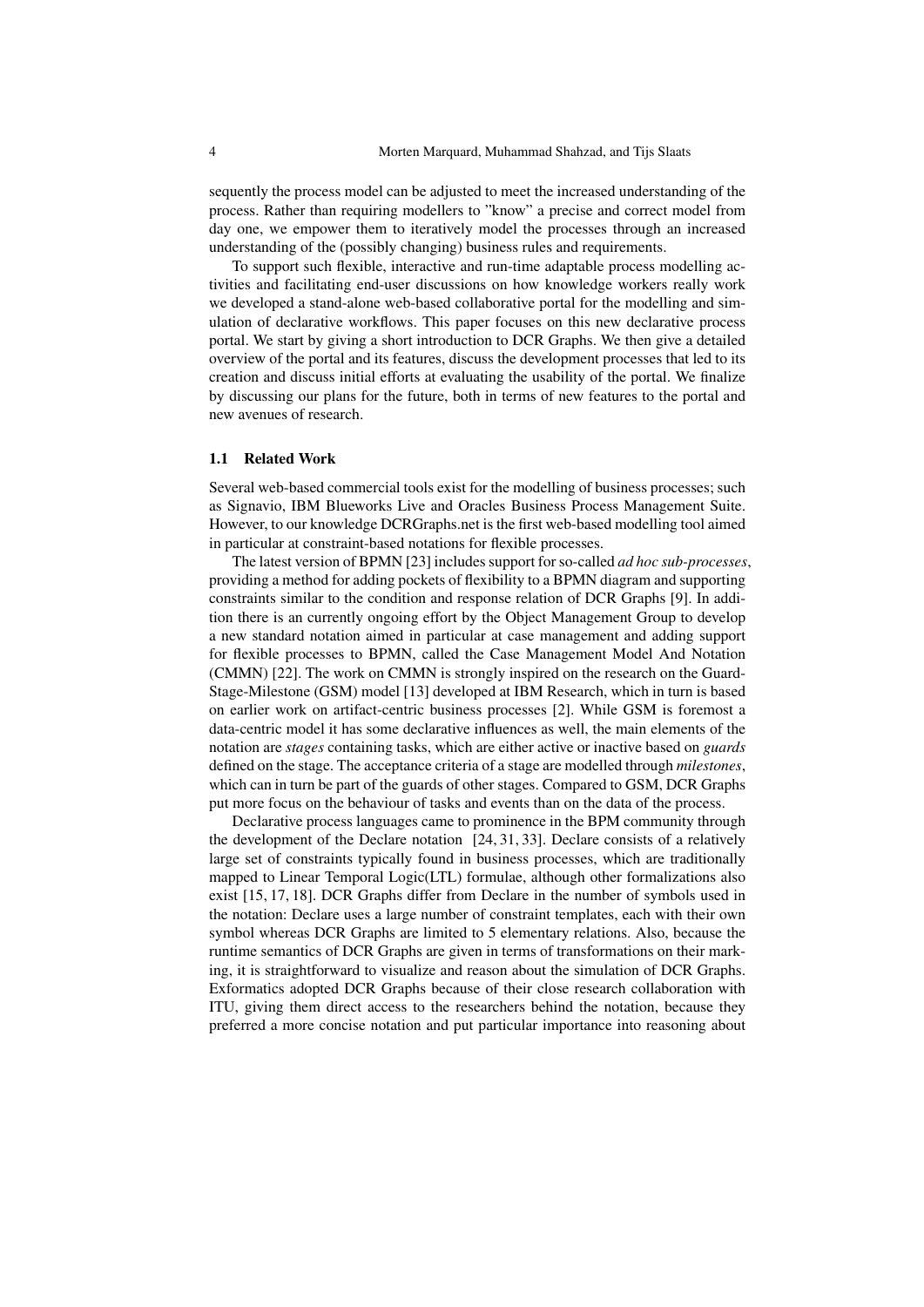the runtime of processes through simulation. We are not aware of any published work reporting on industrial use of Declare.

# 2 Hierarchical DCR Graphs

In this section we exemplify DCR Graphs and their semantics using an abstracted version of the main case management process of the Exformatics ECM system.

In figure 1 we start with the root process. The main building blocks of a DCR Graph are the events (or activities), drawn as a box with a bar on top. The box contains the name of the activity and the bar contains the roles that are able of executing it. Our process has a single role: the case manager. Activities can be grouped together by nesting them under a super-activity, in which case only the atomic activities are executable. Such groupings are a graphical shorthand for applying constraints or properties to multiple activities at once: in our process the super-activity Case having the role Case Manager means that the case



Fig. 1. Root Case Management Process

manager is able of executing every atomic activity nested under it. Constraints or business rules can be added to the model by adding one of five relations, drawn as directed arrows between activities. The root process contains a single relation, the *exclusion* relation  $(\rightarrow\%)$  from Archive Case to *Case*. The exclusion relation is used to remove activities from the process, for example to close tasks that should no longer be executable, or to model an exclusive choice between two activities. Because the superactivity Case acts as a grouping the exclusion relation applies to all five of the underlying activities. This means that after archiving the case no further actions can be taken as it removes all activities from the process. Following the declarative paradigm unconstrained activities can be done at any time and any number of times, therefore the process supports many different runs: one could for example upload two documents, create a meeting, upload another document and finally archive the case. Note that while Archive Case closes the process by removing all activities, it is not required to happen and the previous example run would also have been valid if it had not ended by archiving the case.

Figure 2 shows the process for organizing a meeting. Similarly to the previous example we use the exclusion relation to remove activities from the process when they are no longer relevant: the activities Invite Participants, Change Date, Hold Meeting and Cancel Meeting are grouped together and removed by either holding or cancelling the meeting. Only after holding the meeting is it possible to upload the minutes of the meeting, this is modelled by the condition relation  $(\rightarrow \bullet)$  which states that before Upload Minutes can be done we first need to have done Hold Meeting.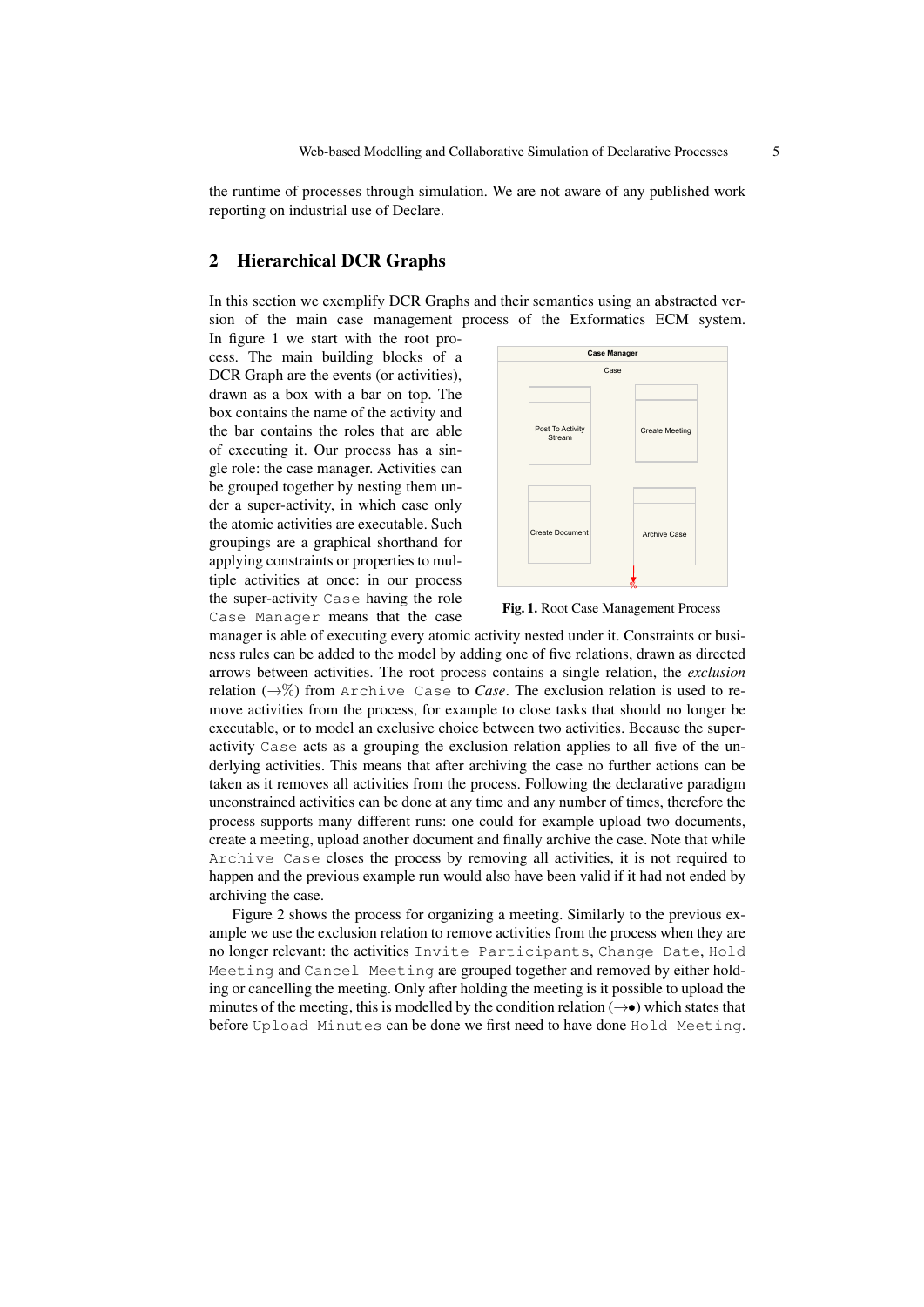

Fig. 2. Meeting Sub-process

Cancel Meeting excludes this activity since it does not make sense to upload minutes for a meeting that was cancelled. Finally the goal of the meeting sub-process is that we either eventually hold the meeting or cancel it. This is modelled by making Hold Meeting a *pending response*, drawn by adding a blue exclamation mark to the activity box. A pending response denotes that an activity should either happen or be removed from the process before we can finish or close the process; in our example either Hold Meeting needs to be done or Cancel Meeting needs to exclude it.

Figure 3 shows the process for managing a document in the ECM. To edit the document a user needs to check it out, the file is then locked until it is checked in again. This is modelled using first the ex-



Fig. 3. Document Handling Sub-process

clusion relation to exclude each activity when they happen (meaning they can only be done once at a time) and the two new *include relations*  $(\rightarrow +)$  between the two activities. The include relation is used to add removed activities back into the process, so in this case, when Checkout happens, it removes itself and adds Checkin to the process and vice versa. Finally when a file is checked out we always want it to be checked in again before the process can finish. We model this through the *response relation*  $(\rightarrow)$  which is a dynamic version of the pending response that we introduced earlier. It denotes that after Checkout is executed we require Checkin to be executed (or excluded) at least once before we can close the process. It is always possible to download the document through the unconstrained Download activity.

Finally we would like to tie all these process together into a single process describing the handling of a case in the ECM system. For this we use an extension called *hierarchical DCR (Hi-DCR) Graphs*, which adds a notion of spawnable multi-instance subprocesses. Figure 4 shows the case management process as a Hi-DCR Graph. The main new concept are the two new sub-processes Meeting and Document Handling,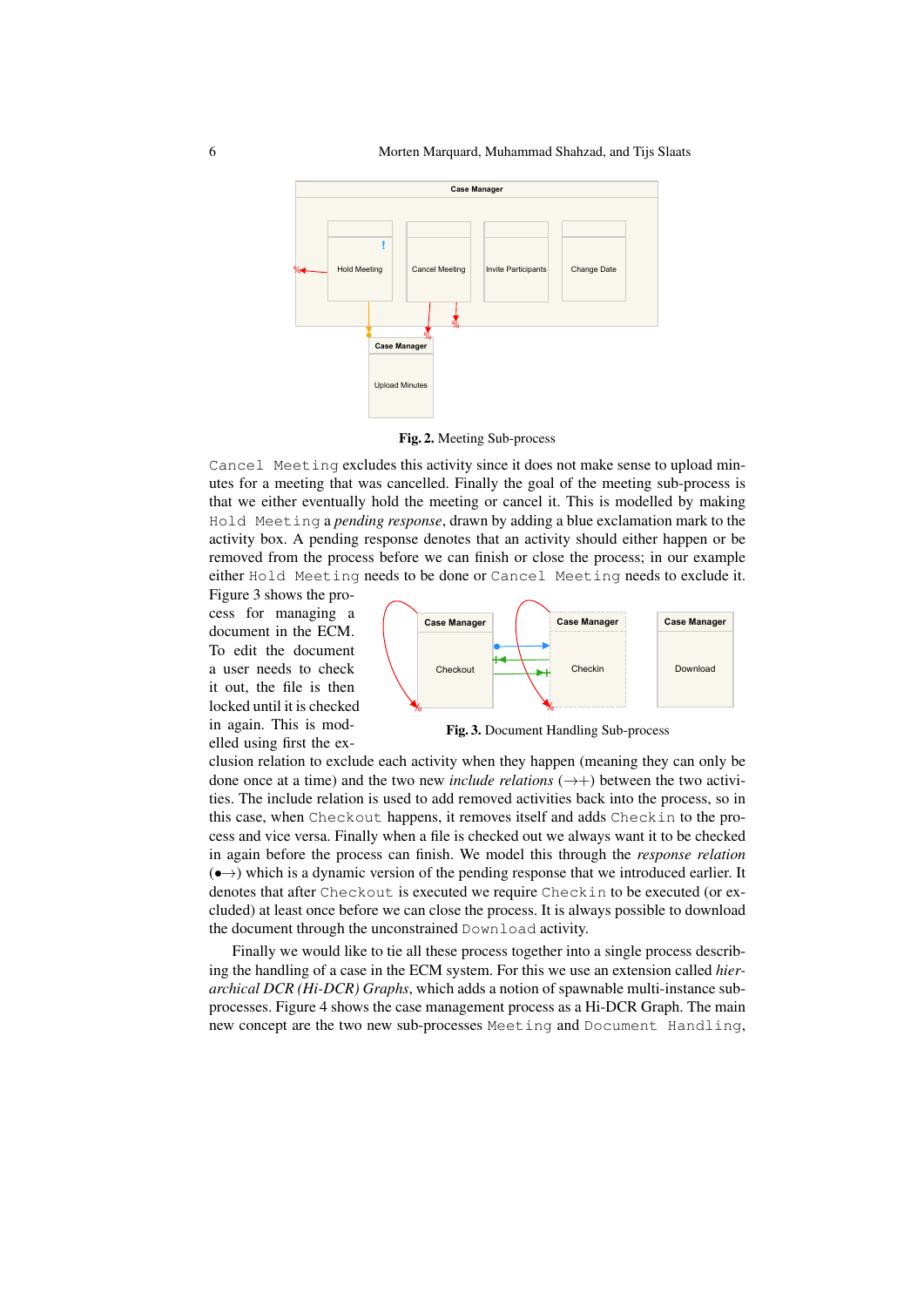

Fig. 4. Case Management Process

drawn as a box without a bar on top of it. These are essentially DCR Graphs inside the root process that need to be initialized through the new *spawn relation* (→∗), creating a new copy of the sub-process for each time it is spawned. In the example the activity Create Meeting spawns a new copy of Meeting each time it is executed and Create Document and Create Minutes create a new Document Handling process each time they are executed.

When one has a relation between an activity of a sub-process and an activity of its parent, the relation will apply to each instance of the activity. For example a case can not be archived while there are pending meetings; this is modelled by adding a condition from Hold Meeting to Archive Case, meaning that while there is at least one Hold Meeting-activity that has not yet been executed or excluded (by cancel meeting), it is impossible to execute Archive Case. In a similar manner it should not be possible to archive the case while documents are checked out. We model this through the *milestone relation* ( $\rightarrow \infty$ ), which blocks an activity as long as some other activity is pending. Because of the response relation from Checkout to Checkin, there will be a pending response on the latter whenever the file is checked out. The milestone from Checkin to Archive Case ensures that as long as there is at least one instance of Checkin that is pending, we can not archive the case. Finally, to archive the case, Archive Case excludes all instances of all activities in Document Handling, except for Download as it should still be possible to download files. All instances of Upload Minutes are also excluded, it is not necessary to exclude the other activities in Meeting as this will already have been done by holding or cancelling the meeting and unless one of these has been executed the case can not be archived.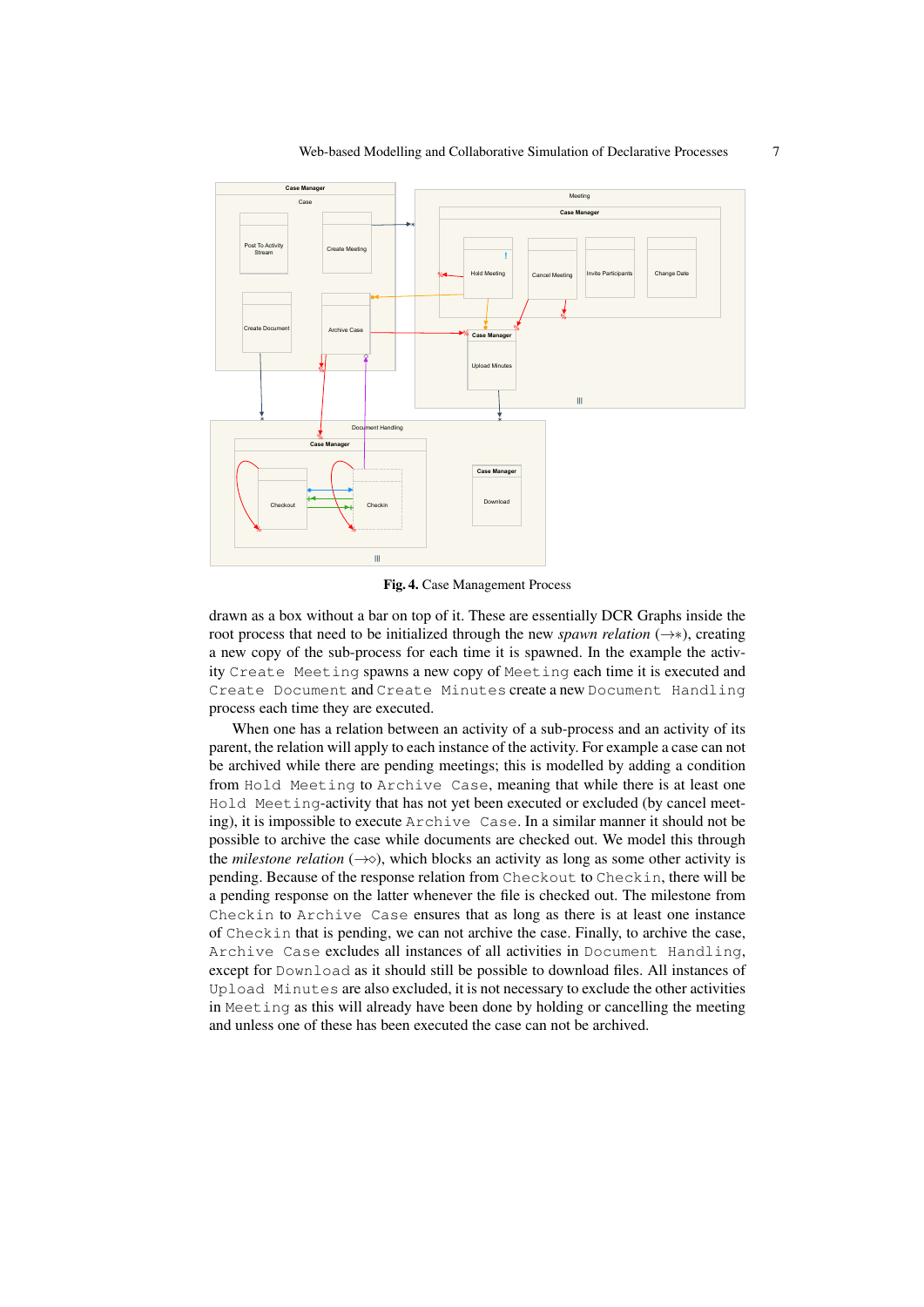The example DCR Graphs from figures 1, 2 and 3 are all available on DCRGraphs.net, the Hi-DCR Graph in figure 4 was drawn using the development version of the portal which is not yet ready for release.

# 3 The DCR Graphs Process Portal

The DCR Graphs Portal <sup>4</sup> provides an online web based tool for the modelling, sharing and simulation of DCR graphs.

To use the portal one can register as a new user or log in using a LinkedIN or Facebook account. After registering users can maintain their profile, create DCR Graphs, connect to friends and colleagues and simulate DCR Graphs either individually or collaboratively with other users. Users can communicate with each other through a main *activity stream* (similar to Facebook's news feed) and local activity streams for each DCR Graph.

| ODCR                                                                                                                      | <b>B</b> Administration +<br><b>Viki</b><br>Connections   Invite Users<br>$\bullet$ | $2$ Blazis $\sim$ |
|---------------------------------------------------------------------------------------------------------------------------|-------------------------------------------------------------------------------------|-------------------|
|                                                                                                                           |                                                                                     |                   |
| <b>E</b> BPM Paper Example                                                                                                | $\times$<br>all My Graphs                                                           | + New Graph       |
| Post<br>comment.                                                                                                          | AII<br>Private<br>Shared<br>Public                                                  |                   |
| <b>Erwan Houwaerts</b>                                                                                                    | A 2015-01-14                                                                        | 日日目               |
| 6 minutes ago<br>Are we required to upload minutes after a meeting?                                                       | BPM Paper Example 2015-03-11                                                        | ess               |
|                                                                                                                           | BPM Paper Example 2015-03-23                                                        | e e n             |
|                                                                                                                           | BPM Paper Example Documents 2015-03-12                                              | 白区首               |
| Tijs Slaats 4 minutes ago<br>No, there is no response to Upload Minutes and therefore it is never required to execute it. | BPM Paper Example Documents Time 2015-03-23                                         | e ø fi            |
| Like iD Delete<br>ø<br>Post<br>comment.                                                                                   | BPM Paper Example Meeting 2015-03-12                                                | 日日自               |
|                                                                                                                           | BPM Paper Example Meeting Distributed 2015-03-23                                    | e e n             |
| <b>Tils Slaats</b><br>15 minutes ago                                                                                      | BPM Paper Example Meeting Distributed 2015-03-23                                    | <b>CGB</b>        |
| This DCR Graph is the example used in the BPM paper.                                                                      | BPM Paper Example Meeting Distributed Projection 2015/03/23                         | 白び言               |
| Like $\bigotimes$ 1   $\blacksquare$ 1   $\blacktriangleright$                                                            | BPM Paper Example Root 2015-03-11                                                   | e ø fi            |
| Erwan Houwaerts likes this.                                                                                               | 1 2 3 4 3                                                                           | Showing 1 of 4    |
| Tijs Slaats 13 minutes ago<br>Updated the example with an initial response on Hold Meeting<br>Like io Delete              |                                                                                     |                   |
| G)<br>Post<br>comment.                                                                                                    | Shared Graphs                                                                       |                   |
|                                                                                                                           | <b>Public</b><br>Shared With Me                                                     |                   |
|                                                                                                                           | <sup>O</sup> Public Graphs                                                          |                   |
|                                                                                                                           | <b>Tijs Slaats</b><br><b>BPM Paper Example 2015-03-11</b>                           | $\circ$           |

Fig. 5. Portal

The portal contains a graphical web-based editor which supports the modelling of all aspects of a DCR Graph, such as the activities, relations, roles and data. A number of unique features have been added to help improve the presentation and understanding of the modelled processes: activities and relations can be assigned a numerical *level*, which can be used to control the level of detail at which one wishes to view the model. In addition activities and relations can be assigned one or more groups and a model can be filtered based on these groups or specific roles. To facilitate discussion and collaboration among co-workers, easy access to the activity stream of the graph has been provided from within the editor. The editor also supports revisions management, tracking all changes and providing users the ability to designate major versions. Older versions can be viewed graphically and rolled-back to. There is a wizard available to rapidly create a

<sup>4</sup> www.dcrgraphs.net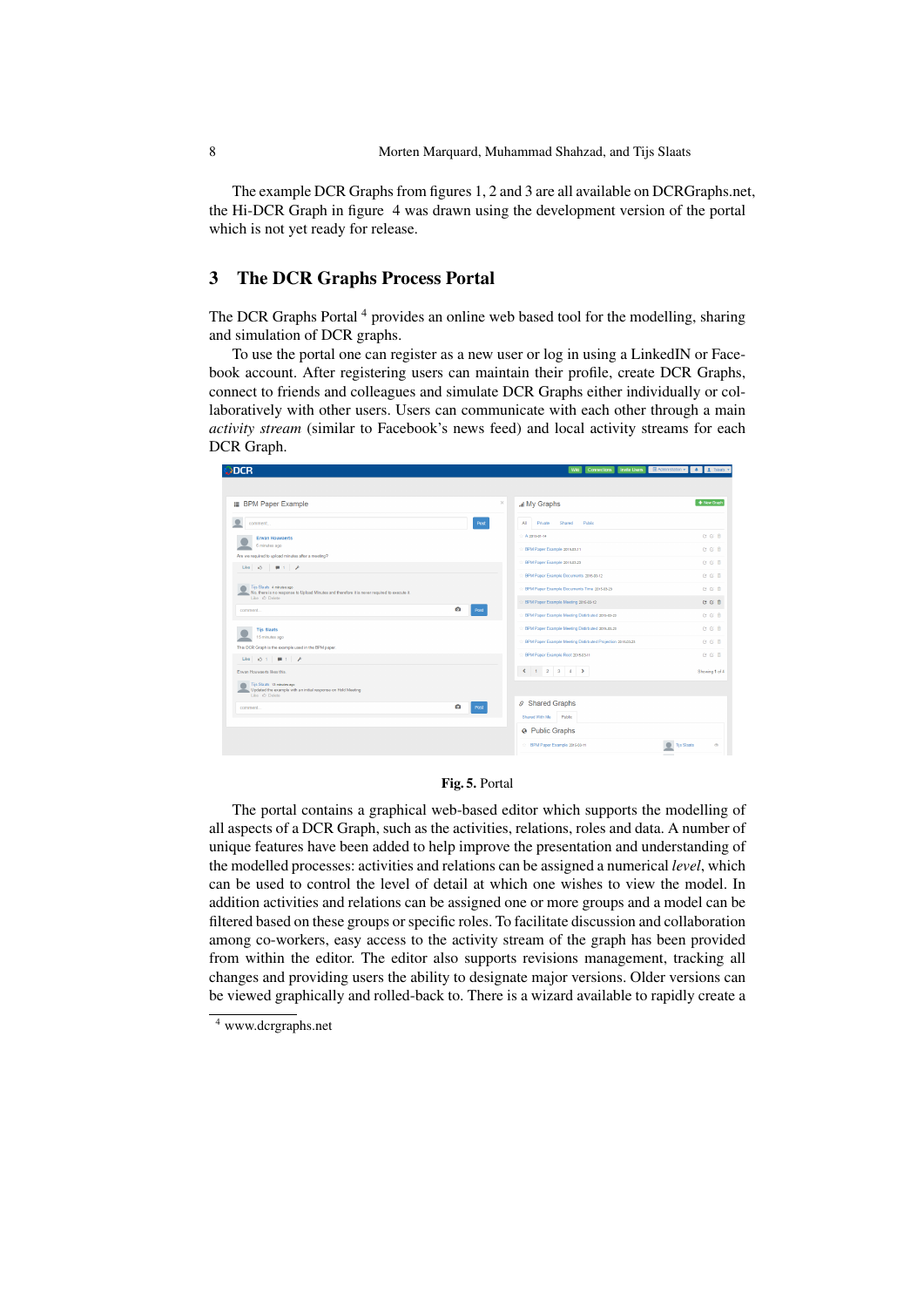new graph. The editor supports importing XML files (following the standard provided in [28]) and can export DCR Graphs as XML, SVG and PNG files. Models can be shared with friends an co-workers or made publicly available to all users of the portal.



#### Fig. 6. Editor

From the editor the user can start to simulate a model. When initiating a new simulation the user can assign a user to each of the roles of the model, these can be human users or automated users. To simulate a model individually one simply leaves all the roles assigned to oneself, but by inviting friends or co-workers one can start a collaborative simulation with different people playing different roles in the process. Currently two automated users are provided, an eager user that will perform any available activity that is either required or has not yet been done before and a lazy user that only performs activities which are currently required. By assigning all roles to automated users one can start a fully automated simulation. Simulations can be paused, at which point it is possible to dynamically edit the model, resumed and restarted and a record of each simulation is kept in the system which can be viewed and replayed. During simulation the runtime of the DCR Graph is updated and visualized on-the-fly, enabled activities which have either not been executed before, or are currently required are given a green border to highlight them to the user. In addition there is a task list which displays all enabled or pending activities, grouped in the following order: 1) enabled and pending event, 2) pending but blocked events, 3) enabled events which have not been executed earlier and 4) enabled events which have been executed earlier (but can be repeated). The activities executed are logged in the Execution Log, which can be used later to replay the simulation. The task list also displays the current accepting state of the process, i.e. whether the process can be considered completed or more activities need to be executed to finish the process. The participants in the process are listed during simulation with the roles they play in the current simulation.

In order to support private usage by customers and universities (for which academic licensing possibilities are available) we've extended the portal to support private organi-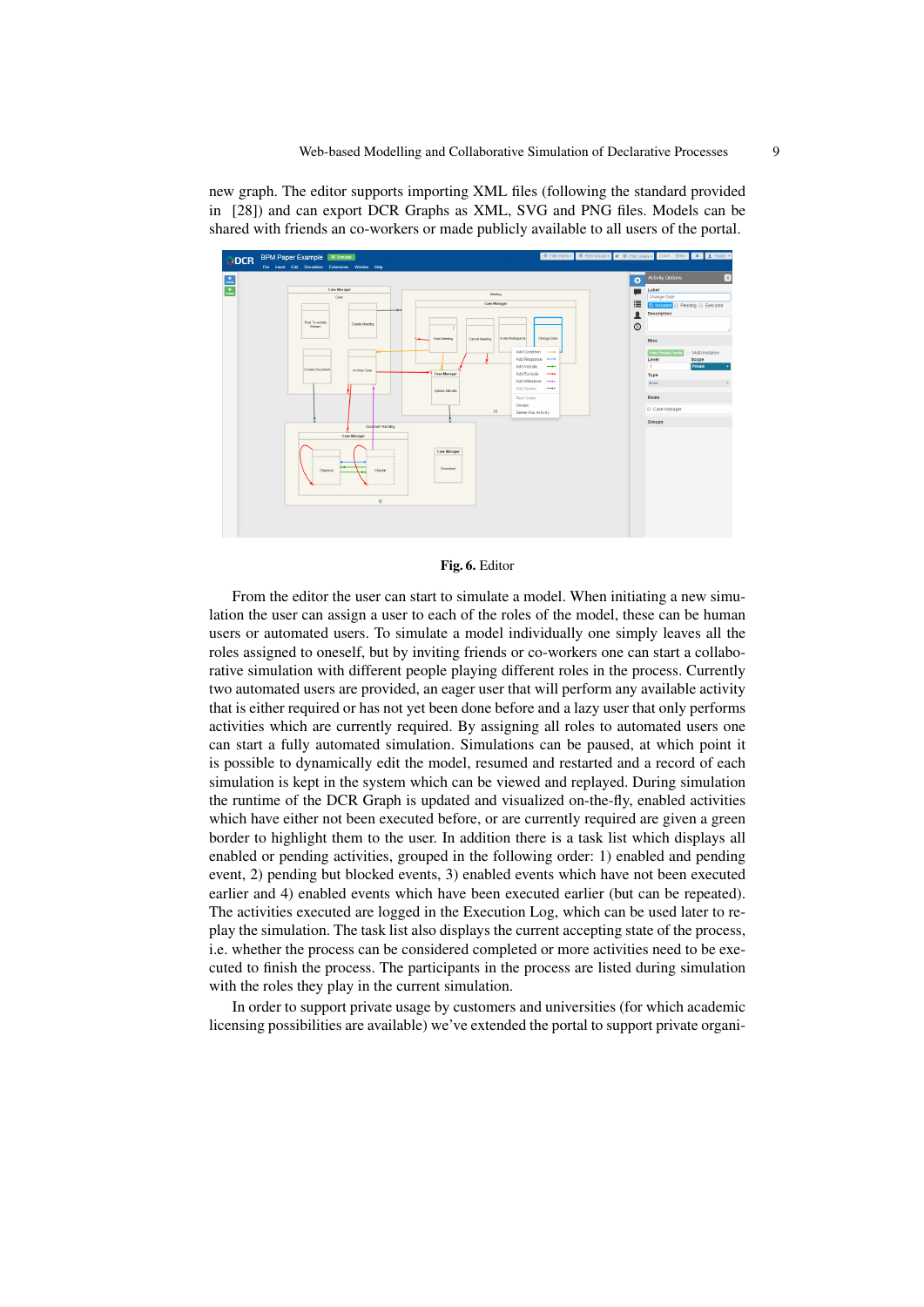10 Morten Marquard, Muhammad Shahzad, and Tijs Slaats



Fig. 7. Simulation

zations with their own users, graphs, etc. This enables organisations to set up their own version of the portal, inviting their employees and students and model and share processes within a closed community. Users can belong to several organisations, including the *public* organisation which is available to all users by default.

In order to enable and encourage 3<sup>rd</sup> party development, such as student projects, we provide an application plug-in framework for the portal. We foresee a series of additional features such as model checking (dead- and live-lock checking) and extended process visualisation being facilitated by this framework. The framework has recently been used to develop an app supporting flow-based visualizations of DCR Graphs and searching for suitable "happy paths" based on different search criteria as part of a research project performed in cooperation with the IT university of Copenhagen and a Danish credit institution. More details on the framework can be found at the wiki<sup>5</sup>.

# 4 Development of the DCR Portal

Development of the portal has been carried out using the Scrum methodology, through close co-operation between the development team at TEO International in Pakistan and the design team at Exformatics in Denmark. We used short 2 to 3 week sprints with frequent updates of the portal. Different technologies have been used to achieve the solution so far, including: JavaScript with Raphaël, jQuery, Microsoft .NET with MVC 4, REST services and the existing DCR Process Engine which was developed in a mix of  $C#$  and  $F#$ . We are currently working on the  $10<sup>th</sup>$  major version of the portal, which will include support for sub-processes.

The DCR Editor is purely a JavaScript application which utilizes REST services developed in .NET to communicate with the web-server. The editor uses the Raphaël

<sup>5</sup> wiki.dcrgraphs.net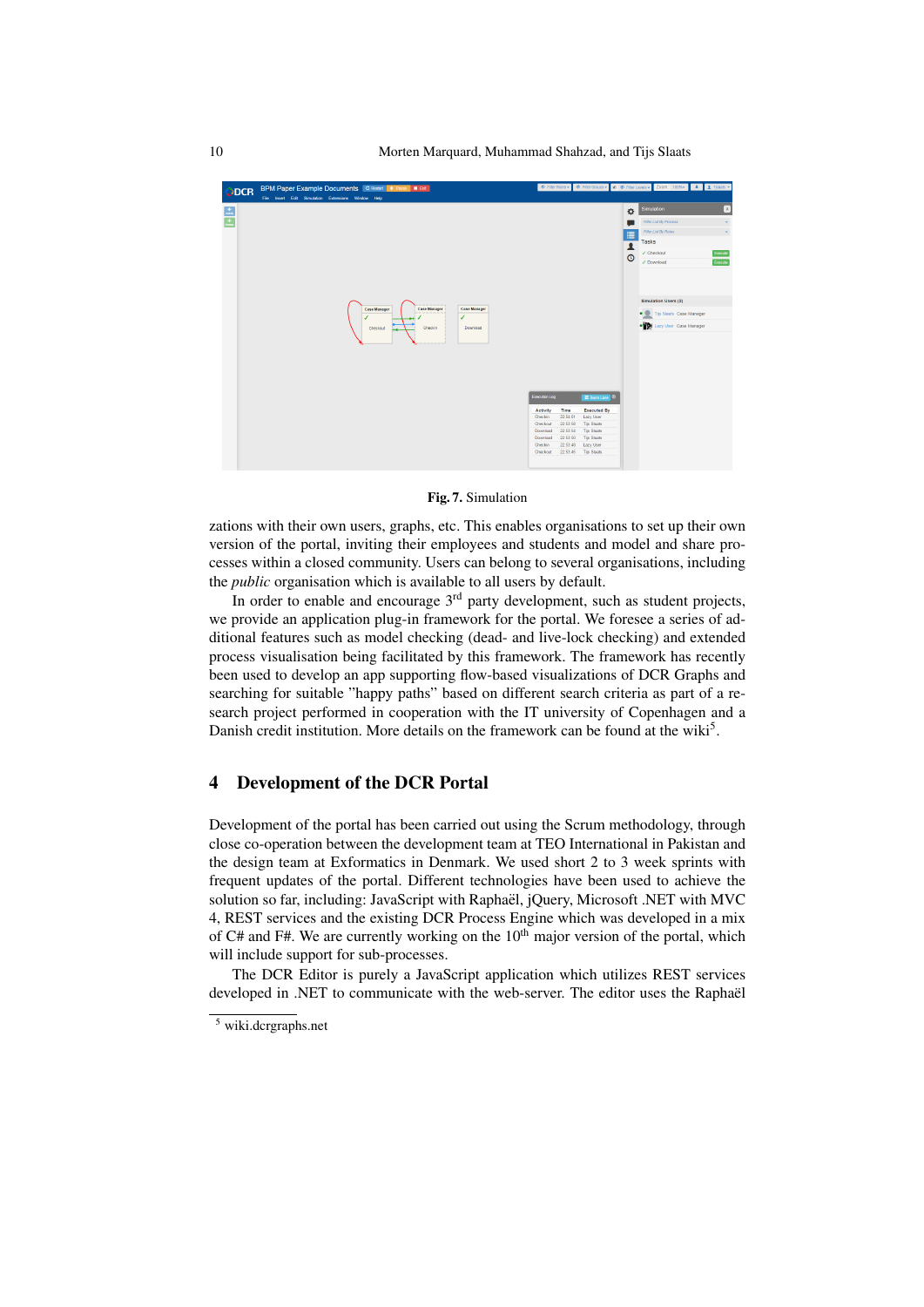Library to visualize the graphs in SVG-format. Simulation of the graphs uses DCR process engine services which have been upgraded over the time to support newly added features. The wrapper of the Editor, which provides listing of the graphs, sharing, activity stream and friendship functionalities is developed in MVC 4 .NET. Simulation in Editor uses realtime notifications, updates with the help of Signal R which uses Web-Sockets where possible. The editor utilizes caching techniques to minimize the requests to server and improve the performance of the product.

# 5 Evaluation

At last years BPM conference we organized a tutorial on flexible business process modelling using DCR Graphs where we first gave an introduction to DCR Graphs, exemplifying the notation through a demo of the process portal, then asked the audience to try out the portal for themselves by doing a number of exercises and finally requested their feedback in the form of a questionnaire.

Twelve people filled out the questionnaire, eleven identified as researchers and one as a practitioner. On average the attendants had been active in the BPM field for 5 years, ranging from 6 months to 14 years. Five people had previous experience with DCR Graphs, whereas 9 people had

In the first set of questions we asked the audience if they found the underlying concepts of DCR Graphs hard or easy to understand. We specifically asked them to only comment on the understandability of the concept and not the graphical notation used. The results are shown in table 1, perhaps not sur-

|                           | Very Easy Easy Neutral Hard Very hard |   |   |                             |  |
|---------------------------|---------------------------------------|---|---|-----------------------------|--|
| Events (Activities)       |                                       |   |   |                             |  |
| Roles                     |                                       |   |   |                             |  |
| <b>Condition Relation</b> |                                       |   | 2 |                             |  |
| <b>Response Relation</b>  |                                       |   | 3 | $\mathcal{D}_{\mathcal{A}}$ |  |
| <b>Inclusion Relation</b> |                                       | 2 |   |                             |  |
| <b>Exclusion Relation</b> |                                       |   |   | $\mathcal{D}_{\mathcal{L}}$ |  |
| Pending response          |                                       |   |   |                             |  |
| Nesting                   |                                       |   |   |                             |  |

Table 1. Understandability of Concepts

previous experience with declarative modelling notations in general.

| 6 |   | $\mathcal{F}$               |                                       |
|---|---|-----------------------------|---------------------------------------|
|   |   | $\mathcal{D}_{\mathcal{L}}$ |                                       |
|   |   | $\mathcal{D}_{\mathcal{A}}$ |                                       |
| 6 |   |                             |                                       |
|   | 3 | $\mathcal{D}_{\mathcal{L}}$ |                                       |
|   |   | $\mathcal{R}$               |                                       |
|   |   |                             | Very Easy Easy Neutral Hard Very hard |

Table 2. Understandability of Notation

prisingly most found activities (9) and roles (10) easy or very easy to understand. Of the relations the participants found the condition the easiest to understand, 9 people scored it easy or very easy, followed by the response (7), exclusion (5) and finally inclusion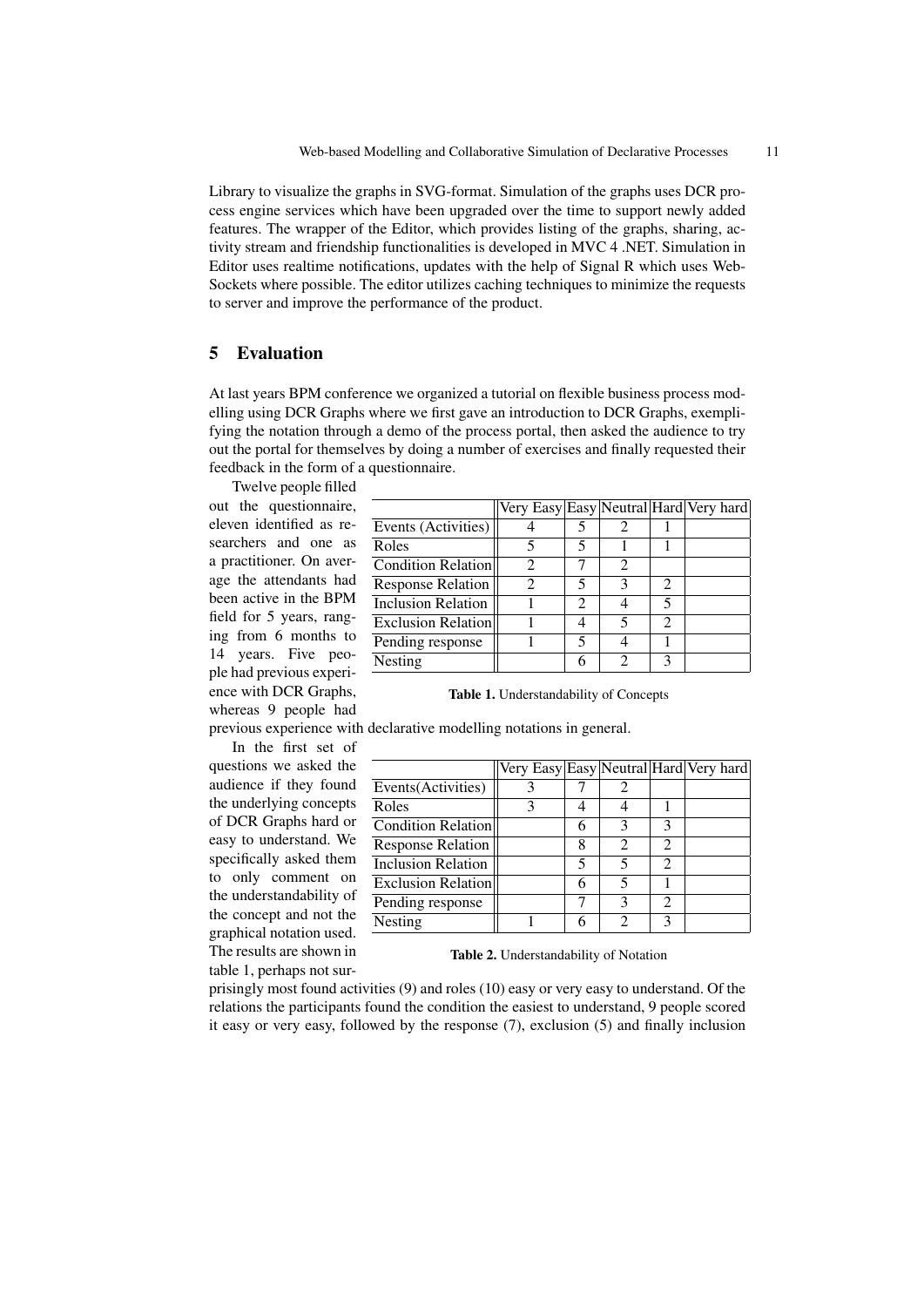(3). It is noteworthy that despite being closely related the audience found the inclusion relation significantly harder to understand then the exclusion relation, we conjecture that the exclusion more closely matches familiar concepts such as mutual exclusion, whereas the inclusion relation was more novel to the audience.

In the next set of questions we asked the audience to rate the understandability of the graphical notation. Table 2 shows the results, overall activities and roles were found to be easy or very easy to understand, whereas the users were more neutral about the notation of the relations. The condition and response scored higher then the inclusion and exclusion, we conjecture that this may be because many attendants were already familiar with the precedence and response constraints in Declare.

In our final set of questions, whose results are shown in table 3, we focussed on the tool itself and asked the participants to rate the usability of its various components. Both the

|                          | Very Easy Easy Neutral Hard Very hard |  |  |
|--------------------------|---------------------------------------|--|--|
| Modelling Screen         |                                       |  |  |
| <b>Adding Friends</b>    |                                       |  |  |
| Individual simulation    |                                       |  |  |
| Collaborative simulation |                                       |  |  |

Table 3. Usability of the Tool

modelling and simulation functionality scored high, with 11 people finding them easy to use and the final participant being neutral on their usability. Adding connections scored a little less well, with 7 people finding this part of the tool easy or very easy to use. Collaborative simulation scored only slightly lower, with 6 participants finding it easy to use, out of 9 people answering this particular question.

The portal has been used for teaching a process modelling course at ITU, with 75 users signed up. While we have not organized a similar questionnaire for the students, overall the experience has been positive and no major issues were encountered in using the portal. More recently we also initiated a collaboration with the Federal University of the State of Rio de Janeiro (UNIRIO) where they use the portal for teaching a similar course.

# 6 Future Work

We recognize that it is too early to draw strong conclusions from the questionnaire based on a small number of academic participants. In the near future we plan to run multiple industrial workshops following the same structure as the tutorial, both as a method for raising awareness of the portal and attracting potential new customers and as a way to receive additional feedback from actual practitioners which will allow us to make stronger claims regarding its usability.

Further initiatives focus on:

#### Sub-processes

The ability to split processes into sub-processes which can be instantiated and executed separately from the parent process. Experience from previous use cases [7] shows that sub-processes are important to model processes in an easy to describe and understandable way. Work on this item is already ongoing and we expect to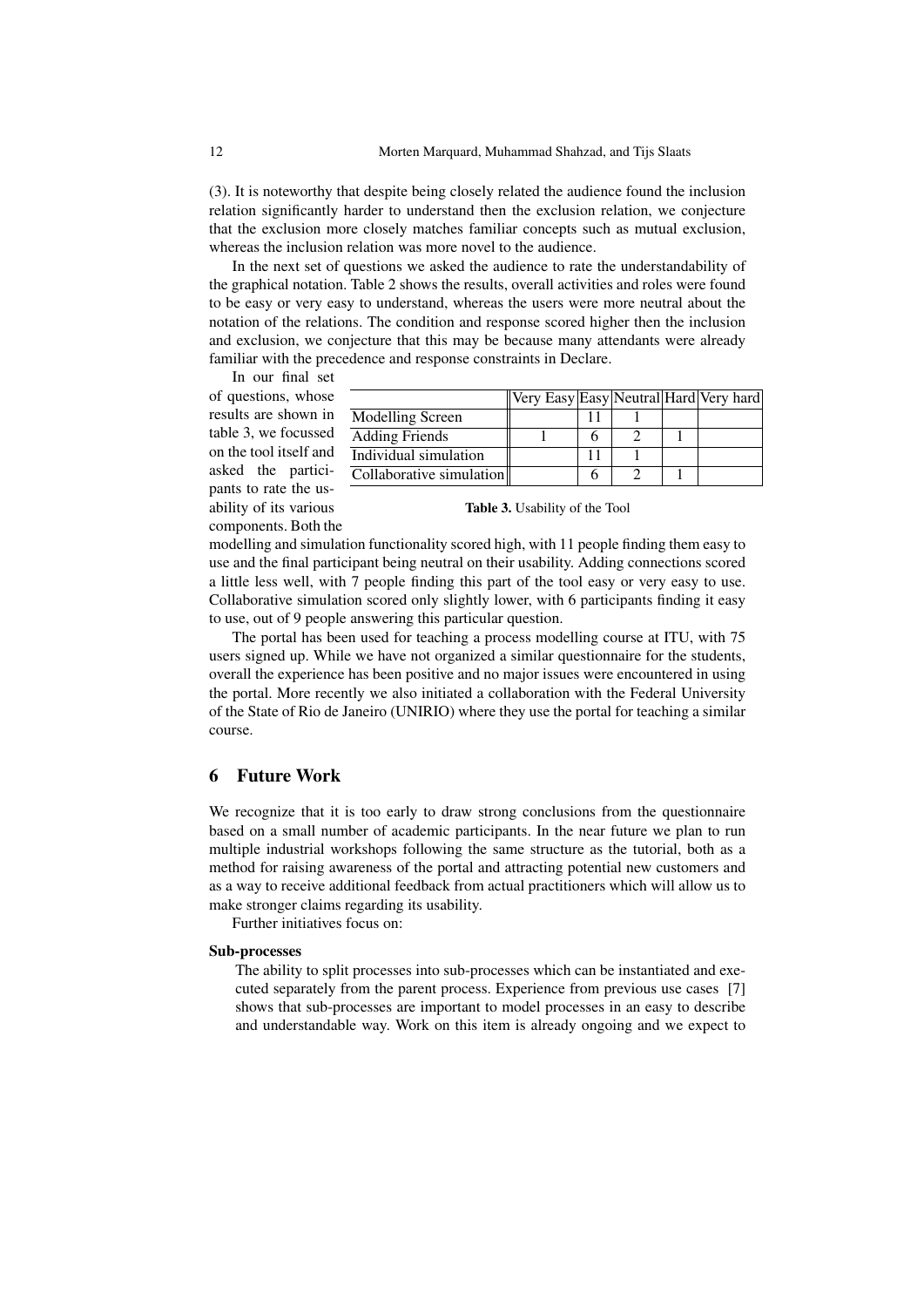have sub-processes included in the live version of the portal by the summer of 2015.

## Verification

Various algorithms have been developed to analyse DCR graphs for dead- and livelock [11, 20]. Adding such analysis to the portal is important not only to support modelling DCR Graphs in the design phase, but also to support run-time adaptation of DCR Graphs within production systems such as the Exformatics Electronic Case Management tool. When the user adds new activities and/or constraints the resulting model should be checked for live- and dead-lock.

## Gamification

As suggested by Keith Swenson, author of various books on Adaptive Case Management [29], we intend to investigate adding *gamification* features to the portal by allowing participants to *earn* points and credits through active participation in the various aspects of the portal, for example helping other users with relevant questions or modelling and publishing popular models of common processes.

#### Collaborative Editing

Several users, in particular students (who commonly work in groups), have requested support for the collaborative editing of process models. As this goes well along with collaborative simulation this is a feature we're likely to add in the near future.

## Time

An extension to DCR Graphs supporting time and deadlines has been proposed in the past [11]. We aim to support this extension in the portal, both as a part of the editor and simulation, for which we will provide the ability to scale, manually progress and pause time so that long-term processes can be simulated more quickly.

## Resources and Stochastic Models

DCR Graphs provide a constraint-based notation that allows one to describe and find all possible paths through a model, but to assist the users enacting the process it would be useful to inform them which paths the most efficient, similarly to how a route-finding tool such as Google Maps can find the fastest route between two points based on maps that describe any possible path. Simply finding the path requiring the least amount of activities is in most cases not enough, as not all activities consume the same amount of resources. To improve the ability of the portal to find efficient solutions for a process it would be useful if we could model the resources consumed by activities (for example time, machinery, personnel and/or financial means) and the probability that activities out of the users control (for example external or automated activities) will occur.

#### Process Mining

We plan to integrate various process mining [32] techniques into the tool, allowing users to conformance check logs based on a DCR Graphs model and supporting process discovery of DCR Graphs models. In addition we intend to use process mining techniques in combination with the previously mentioned support for resources and stochastic models to support advanced methods for process improvement where the portal predicts efficient paths through a process based on an analysis of previous behaviour.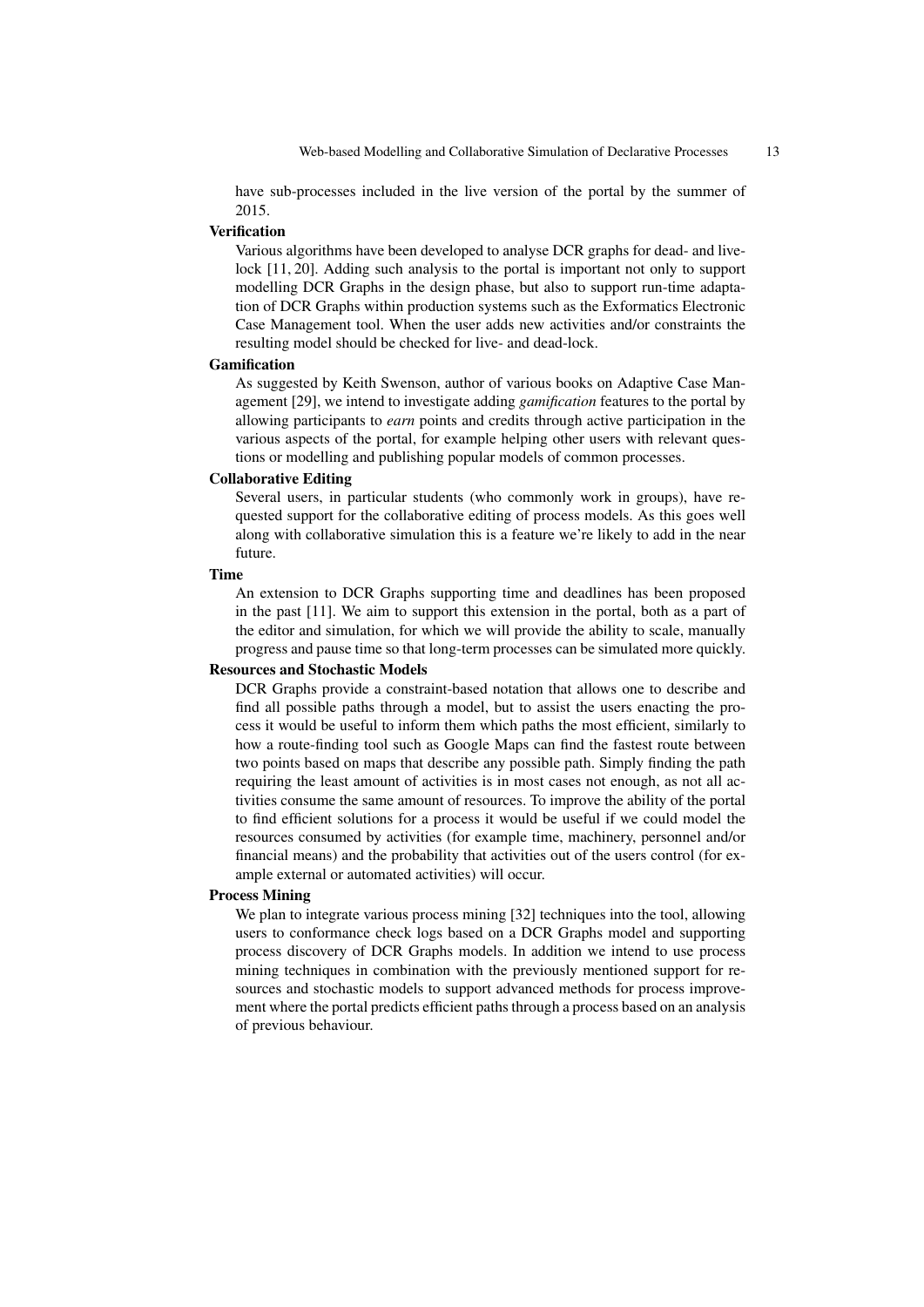## Hybrid Techniques

A common pitfall of declarative notations is that practitioners are more familiar and accustomed to flow-based approaches such as BPMN diagrams, swim-lanes and flow-charts, making them hesitant to fully adopt a completely new paradigm. We are therefore investigating adding hybrid techniques [14, 27, 36] to the portal which will allow users to use DCR Graphs in combination with some of the flowbased models that they are used to.

# 7 Conclusion

Over the last few years Exformatics has taken large steps in adopting declarative process notations and techniques: they have employed the notation as a modelling tool in projects with customers, developed a declarative process engine based on the DCR Graphs notation and deployed said process engine as part of a recent customer project. More recently they have developed a new stand-alone solution, the DCR Graphs process portal, which provides an easily accessible web-based modelling and simulation tool for declarative processes. The portal has a strong social aspect, supporting communication between the different stakeholders about their models and the ability to jointly simulate models in a collaborative setting. In this paper we described the portal and its development, together with the underlying Hierarchical DCR Graphs language, an extension of the original DCR Graphs language that offers support for multi-instance sub-processes.

There are many avenues for possible future work and Exformatics will continue to invest heavily in both declarative and hybrid process technologies. They have entered into a new collaboration initiative with IT University of Copenhagen (ITU), are partly funding a postdoctoral researcher over the next two years, are directly hiring a parttime researcher who is also employed at ITU and have joined as a partner on a number of research funding applications on declarative and hybrid process notations and technologies. Furthermore Exformatics participates in various industry initiatives, currently with a major Danish financial institution which has worked with process modelling for many years but are looking into declarative notations to provide more flexible process models.

# References

- 1. Innovations netværk for it. http://www.infinit.dk/.
- 2. Kamal Bhattacharya, Cagdas Gerede, Richard Hull, Rong Liu, and Jianwen Su. Towards formal analysis of artifact-centric business process models. In *In preparation*, pages 288– 304, 2007.
- 3. Thomas H Davenport, Sirkka L Jarvenpaa, and Michael C Beers. Improving knowledge work processes. *Sloan management review*, 1996.
- 4. Søren Debois, Thomas Hildebrandt, Morten Marquard, and Tijs Slaats. Bridging the valley of death - a success story on danish funding schemes paving a path from technology readiness level 1 to 9. In *Proceedings of the 2nd International Workshop on Software Engineering Research and Industrial Practice (SER&IP 2015)*.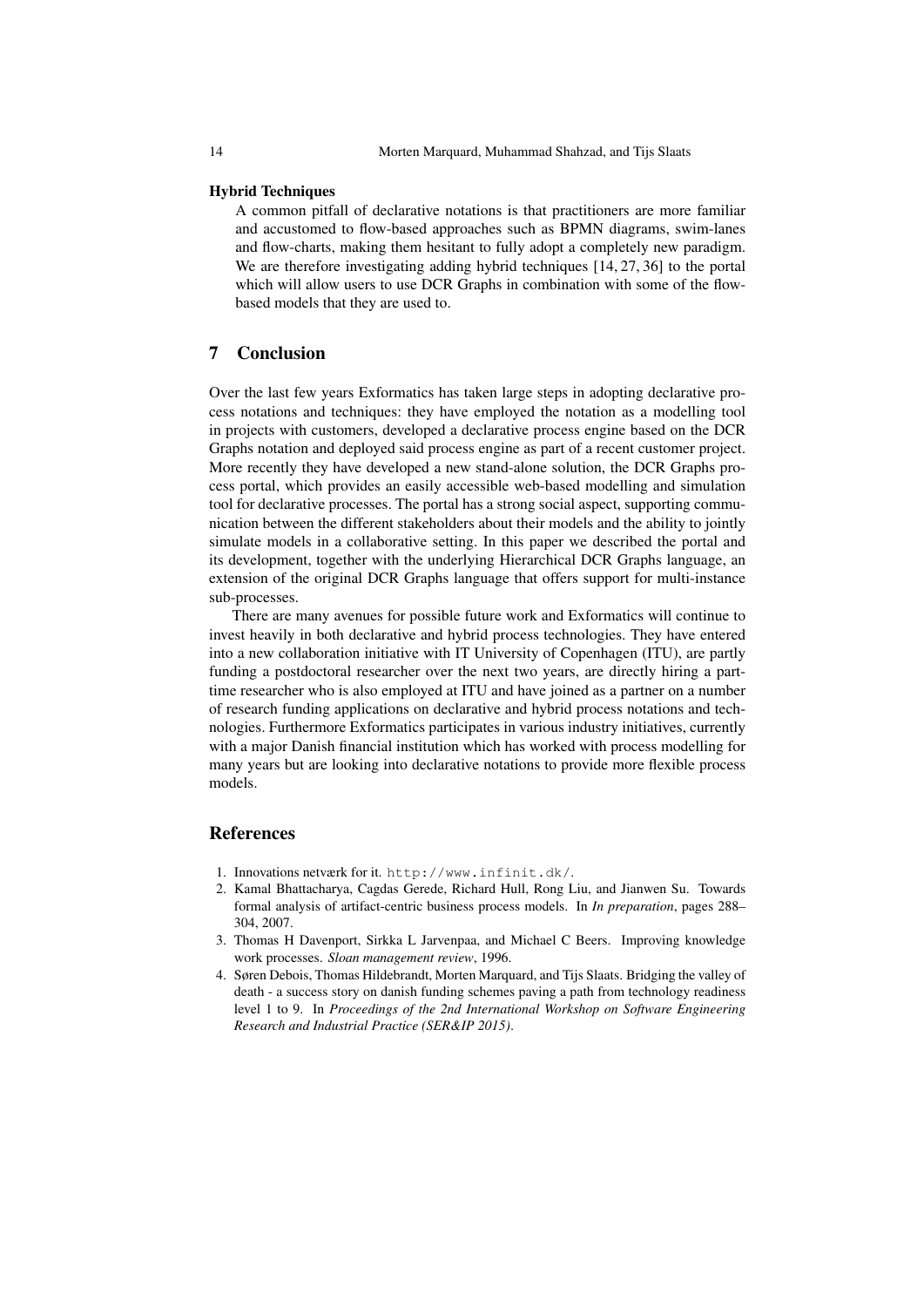- 5. Søren Debois, Thomas Hildebrandt, and Tijs Slaats. Hierarchical declarative modelling with refinement and sub-processes. In *Business Process Management*, volume 8659 of *Lecture Notes in Computer Science*, pages 18–33. Springer International Publishing, 2014.
- 6. Peter F. Drucker. *Management Challenges for the 21st Century*. HarperBusiness, 2001.
- 7. Søren Dubois, Thomas Hildebrandt, Morten Marquard, and Tijs and Slaats. A case for declarative process modelling: Agile development of a grant application system. 2014.
- 8. Thomas Hildebrandt and Raghava Rao Mukkamala. Declarative event-based workflow as distributed dynamic condition response graphs. In *Post-proceedings of PLACES 2010*, 2010.
- 9. Thomas Hildebrandt, Raghava Rao Mukkamala, and Tijs Slaats. Designing a crossorganizational case management system using dynamic condition response graphs. In *Enterprise Distributed Object Computing Conference (EDOC), 2011 15th IEEE International*, pages 161 –170, 29 2011-sept. 2 2011.
- 10. Thomas Hildebrandt, Raghava Rao Mukkamala, and Tijs Slaats. Nested dynamic condition response graphs. In *Proceedings of Fundamentals of Software Engineering (FSEN)*, April 2011.
- 11. Thomas Hildebrandt, Raghava Rao Mukkamala, Tijs Slaats, and Francesco Zanitti. Contracts for cross-organizational workflows as timed dynamic condition response graphs. *Journal of Logic and Algebraic Programming (JLAP)*, may 2013.
- 12. Richard Hull, Elio Damaggio, Riccardo De Masellis, Fabiana Fournier, Manmohan Gupta, Fenno Terry Heath, III, Stacy Hobson, Mark Linehan, Sridhar Maradugu, Anil Nigam, Piwadee Noi Sukaviriya, and Roman Vaculin. Business artifacts with guard-stage-milestone lifecycles: managing artifact interactions with conditions and events. In *Proc. of DEBS '11*, pages 51–62, New York, NY, USA, 2011. ACM.
- 13. Richard Hull, Elio Damaggio, Fabiana Fournier, Manmohan Gupta, Fenno Terry Heath, III, Stacy Hobson, Mark Linehan, Sridhar Maradugu, Anil Nigam, Piyawadee Sukaviriya, and Roman Vaculin. Introducing the guard-stage-milestone approach for specifying business entity lifecycles. In *Proc. of WS-FM'10*, pages 1–24, Berlin, Heidelberg, 2011. Springer-Verlag.
- 14. Fabrizio Maria Maggi, Tijs Slaats, and Hajo A. Reijers. The automated discovery of hybrid processes. In *Proceedings of 12th International Conference on Business Process Management (BPM 2014)*, pages 392–399, 2014.
- 15. Fabrizio Maria Maggi, Marco Montali, Michael Westergaard, and Wil M. P. van der Aalst. Monitoring business constraints with linear temporal logic: An approach based on colored automata. In *Business Process Management (BPM) 2011*, volume 6896 of *Lecture Notes in Computer Science*, pages 32–147, 2011.
- 16. Jacques Bughin Richard Dobbs Charles Roxburgh Hugo Sarrazin Geoffrey Sands Michael Chui, James Manyika and Magdalena Westergren. The social economy: Unlocking value and productivity through social technologies. 2012.
- 17. Marco Montali. *Specification and Verification of Declarative Open Interaction Models: a Logic-Based Approach*, volume 56 of *Lecture Notes in Business Information Processing*. Springer, 2010.
- 18. Marco Montali, Maja Pesic, Wil MP van der Aalst, Federico Chesani, Paola Mello, and Sergio Storari. Declarative specification and verification of service choreographiess. *ACM Transactions on the Web (TWEB)*, 4(1):3, 2010.
- 19. Raghava Rao Mukkamala. *A Formal Model For Declarative Workflows Dynamic Condition Response Graphs*. PhD thesis, IT University of Copenhagen, March 2012.
- 20. Raghava Rao Mukkamala, Thomas Hildebrandt, and Tijs Slaats. Towards trustworthy adaptive case management with dynamic condition response graphs. In *Proceedings of the 17th IEEE International EDOC Conference, EDOC 2013*, 2013.
- 21. N. A. Mulyar, M. H. Schonenberg, Mans, and van der Aalst. Towards a Taxonomy of Process Flexibility (Extended Version). 2007.